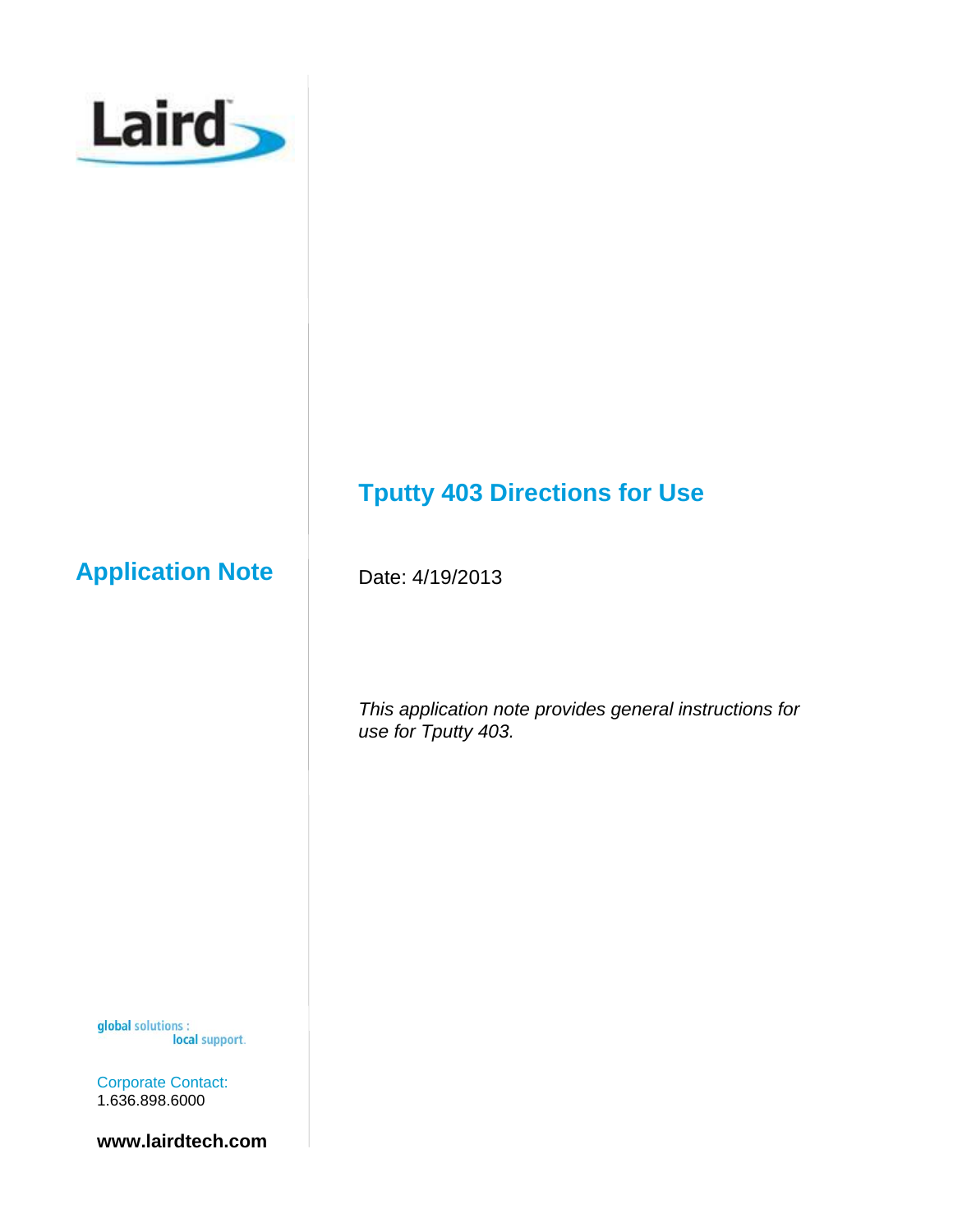

## **Shipping and Storage**

**Shelf Life:** Shelf life for Tputty 403 is currently set at 2 years from shipment.

**Storage Conditions:** Recommended storage conditions are 0-35°C, at 50% maximum relative humidity. Store in original product packaging until ready for use. Tputty 403 is designed so it will not settle during shipping or storage and does not require mixing under normal storage conditions.

### **Preparation and Clean-up**

**Preparation for Use:** Tputty 403 is a one part fully cured material and is ready to use out of the container. Make sure surfaces to be covered are clean and dry. Mixing or warming of Tputty 403 before use is not required however the flow rate may be lower than specified on the datasheet if dispensed at temperatures below 23°C.

**Clean-up:** Excess material can be cleaned up using a dry rag. Residual silicone oil can be removed using a clean rag and acetone solvent.

**Exposure to solvents:** Tputty 403 is a silicone material filled with thermally conductive fillers. Exposure to organic solvents and strong bases can result in swelling or removal of the silicone carrier material resulting in degradation or loss of performance. For specific chemical resistance consult Chemical Resistance Tables for silicone materials such as the one listed at the following web address;

[http://www.omega.com/pdf/tubing/technical\\_section/chemical\\_chart\\_5.asp](http://www.omega.com/pdf/tubing/technical_section/chemical_chart_5.asp)

**First Aid:** Safe handling, disposal, and first aid measures are included in the MSDS. Please read the MSDS before using or handling this product. For further questions, please contact Laird Technologies, Inc.